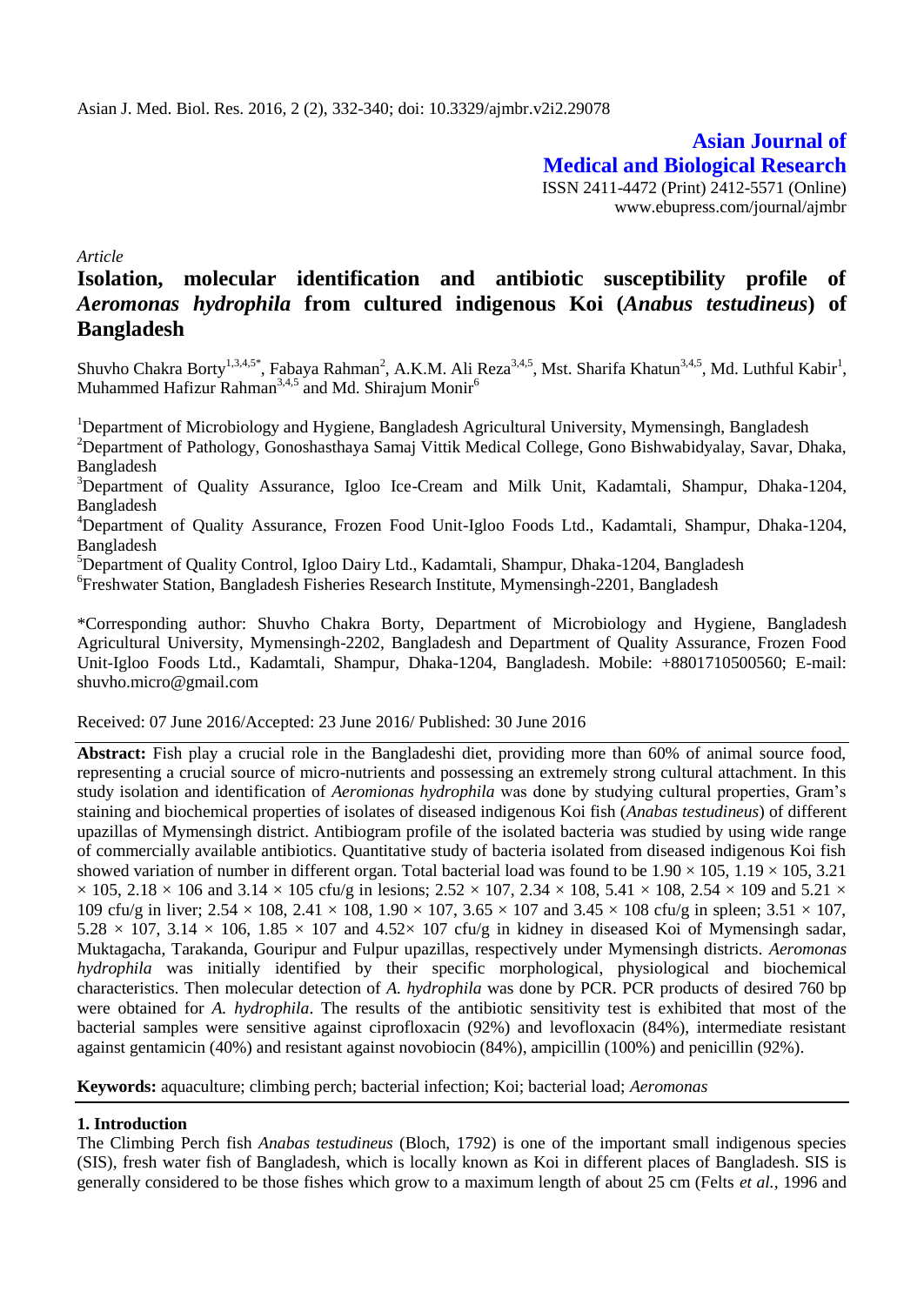Hossain *et al.,* 1991). This fish is native in Southeast Asian region, often found in fresh water sources of east India and south China (Chakraborty *et al.,* 2014). It is commonly found in open water (streams, lakes, floodplain and beels), paddy fields and swamps of Bangladesh and its preferred habitats are heavily-vegetated, stagnant waters. Total length is recorded 176 mm (Rahman *et al.,* 1989). The fish is very popular for its delicious taste and flavour. This species considered as a valuable item of diet for sick and convalescent (Kohonoor *et al.,* 2012). According to Saha *et al.,* 1971, the fish contain high values of physiologically available iron and copper essentially needed for hemoglobin synthesis. This fish was abundantly available in our open water system but due to over exploitation and various ecological changes in its natural habitat; this native species is declining. Indiscriminate destructive practices have caused havoc to aquatic biodiversity (Hussain *et al.,* 2001). International Union of Conservation of Nature (IUCN) enlisted A. testudineus as not threatened perch fish in Bangladesh. But due to rough and unplanned water management policy for irrigation, over exploitation, illegal practice of capture fisheries and various ecological changes in its natural habitat; this native species is threatened now (Chakraborty *et al.,* 2010). A decade ago, SIS was cultured in the pond as an additional crop while various large carp species were cultured as cash crop. Nevertheless, production systems are continuously changing (Rahman *et al.,* 2006). Nowadays, fish farmers culture SIS as a main cash crop (Jannat *et al.,* 2012) In Bangladesh, a wide variety of SIS is available, among these Climbing Perch Koi *Anabas testudineus* (Bloch 1792), Taki *Channa punctata* (Bloch 1793), Veda *Nandus nandus* (Hamilton 1822), Pabda *Ompok pabda* (Hamilton 1822), Tengra *Mystus vittatus* (Bloch 1794), Mola *Amblypharyngodon mola* (Hamilton 1822), Puti *Puntius sophore*, Shing *Heteropneustes fossilis* (Bloch 1794), Magur *Clarias batrachus* (Linnaeus 1758), Chapila *Gudusia chapra* (Hamilton 1822), Chela *Salmophasia bacaila* (Hamilton 1822), Chanda *Chanda nama*

(Hamilton 1822) are regarded as major SIS crop (Jannat *et al.,* 2012). Nowadays, among SIS climbing perch is the most popular aquaculture species and its aquaculture production is increasing very rapidly (Belton *et al*., 2011). Considering the importance of this species in nutritional, economical and biodiversity point of view, this species (*A. testudineus*) is being cultured in large scale across the country (Mondal *et al.,* 2010).

The current trend in aquaculture development is towards increased intensification and commercialization of aquatic production. Like other farming sectors, the likelihood of major disease problems increases as aquaculture activities intensify and expand (Hasan *et al.,* 2013). Disease is considered as a primary constraint to the culture of many aquatic species, impeding both economic and social development in many countries (Subasinghe *et al.,* 2001). A number of diseases like epizootic ulcerative syndrome, skin erosion, gill damage, tail and fin rot are common in farmed Climbing Perch of Bangladesh (Faruk *et al.,* 2004). In pond aquaculture system, high stocking density and irregularly feed supply is very prone to disease outbreak. Most pond fish farmers of Climbing Perch do not have a good understanding of health and disease issues in their system (Hasan *et al.,* 2013). Many diseases of this hardy fish are secondary to environmental insult, and can be prevented through proper management by manipulating the ecosystem and the administration of selective antibiotics. However, there is hardly such scientific information available from which rural pond aqua-farmers could be benefited.

The objectives of the present study were therefore isolation, identification and molecular detection of actual disease causing agent which is responsible for mass mortality of cultured indigenous Koi (*A. testudineus*) of Mymensingh district of Bangladesh.

### **2. Materials and Methods**

### **2.1. Selection of fish farms and study area**

Different Climbing Perch, Koi (*A. testudineus*) farms of Muktagacha, Tarakanda, Gouripur, Fulpur, Sadar upazillas under Mymensingh district located at 24°38'3"N 90°16'4"E of Bangladesh were selected to collect infected Koi fish samples for isolation, identification and molecular detection of actual pethogenic agent and evaluate their antimicrobial resistance patterns. The study was conducted from April, 2014 to October, 2015 to collect the samples in various seasones round the year.

### **2.2. Fish sample collection**

Samples were collected from a total of 20 afflicted Koi farms depending on the availability of diseased fish from the study area in which Koi (*A. testudineus*) were suffering from tail and fin rot, reddish hemorrhagic external lesions and some asymptomatic causes. Moribund fishes were collected in clean sterile boxes containing ice packs and then transported to Fish Disease and Health Management Laboratory of Bangladesh Fisheries Research Institute, Mymensingh. The clinical signs and postmortem findings were recorded according to Rashid *et al.,* 2008 and Ahmed *et al*., 2009.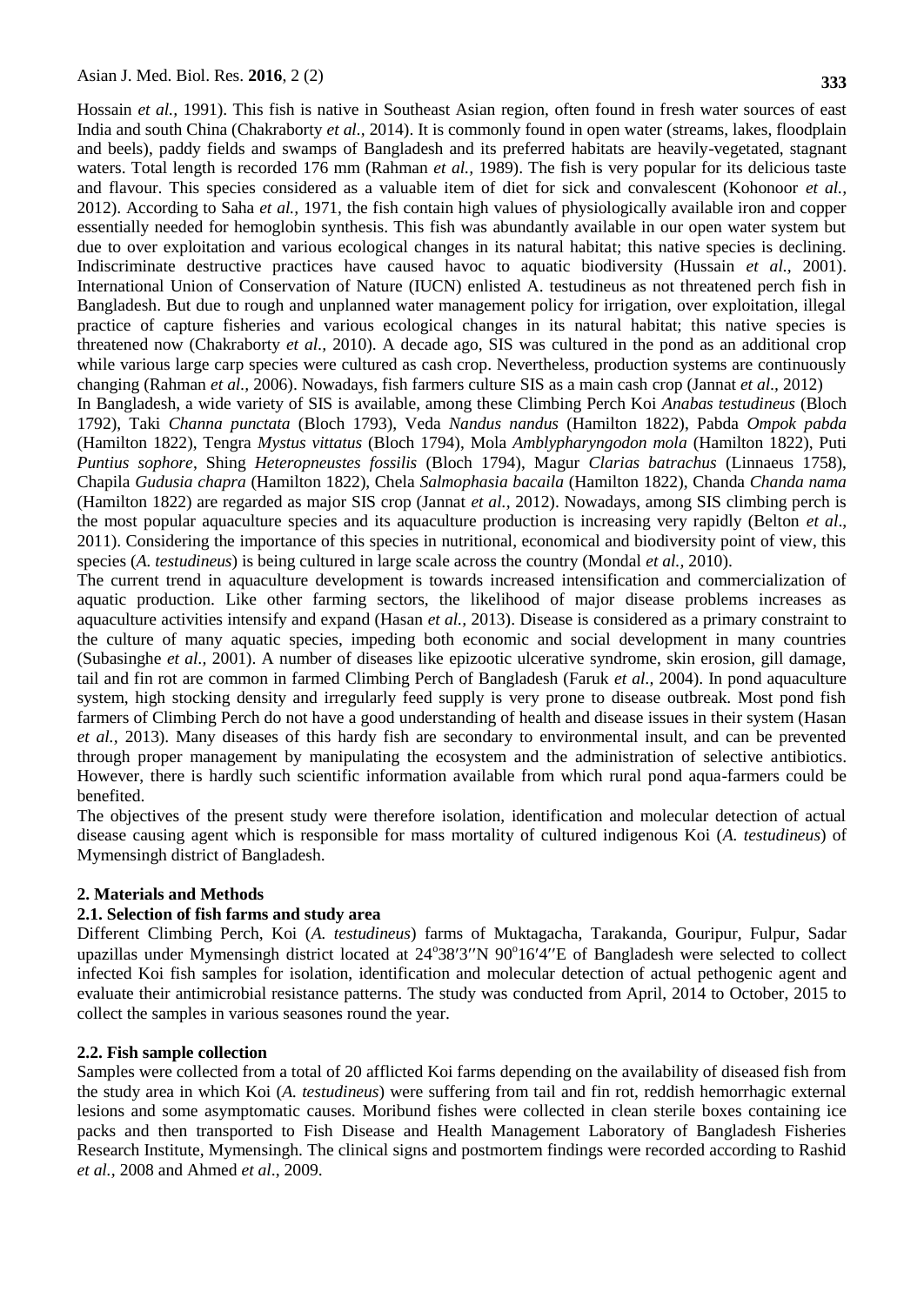### **2.3. Bacteriological examination**

Specimens from diseased Koi's skin, gill, liver and kidney were inoculated on Trypticase Soya Agar (TSA) plates and then incubated at 30°C for 24 hrs. The isolated bacteria were identified according to their biochemical characteristics (Sabur *et al.,* 2006, Narejo *et al.,* 2005).

### **2.4. Clinical observation**

Collected fish were examined to observe their external lesion, injury or any other abnormalities and were recorded properly.

### **2.5.Total viable count of bacteria**

At first each Koi fish was examined for its clinical sign of disease and disorders. A drop of blood was dissolved on TSA plate for colony counting. The fish was dissected immediately after clinical examination. The portions of skin, gill, kidney, liver and intestine were removed, weighed on an electric balance and kept in a sterilized pastel mortar for crushing. Each organ was crushed with physiological saline in the ratio of 0.1 g of organ: 0.9 ml of PBS to make stock solution. Eight decimal dilutions were prepared by transferring 0.1 ml from the earlier test tube to the next. These eight tubes were designated as  $10^{-1}$ ,  $10^{-2}$ ,  $10^{-3}$ ,  $10^{-4}$ ,  $10^{-5}$ ,  $10^{-6}$ ,  $10^{-7}$  and  $10^{-8}$ . Two samples of 0.1 ml from  $10^{-2}$  and  $10^{-3}$  in case of liver and kidney;  $10^{-3}$  and  $10^{-4}$  in case of intestine were transferred to Aeromonas isolation medium (AIM) to get only the colonies of *Aeromonas* spp.

Total bacterial load of each organ was calculated using the following formula used by Rashid *et al*. (2008).

Total bacterial load =

Avarage number of colonies on plates

Dillution factor  $\times$  Volume plated

## **2.6. Identification of** *Aeromonas* **spp.**

Identification of *Aeromonas* spp. was done based on detailed morphological, physiological and biochemical characterization of the isolates. At first, the bacteria were sub-cultured onto TSA plates to obtain fresh 24 hours culture. They were then streaked onto the selective Aeromonas isolation medium (AIM) for preliminary identification of the genus *Aeromonas* and discarding the others. Colonies grown on the selective medium were sub-cultured again onto TSA plates and subjected to biochemical tests using commercially available media after autoclaving at 121°C for 15 minutes.

## **2.7. Motility test**

For motility test young and actively growing culture of the bacteria were collected from 24 h culture at 30°C. A single colony was mixed with 3 ml of PBS. A drop of the suspension was taken on clean glass slide, covered with cover slip and placed under a luminous microscope. Bacterial motility was observed in a LCD monitor screan, adjusted with the microscope (OLYMPUS, Model CHS, Japan).

## **2.8. Physiological characterization**

Physiological characters were studied by observing the growth of each isolate at temperature of 4°C, 37°C and 40°C. Growth of each isolate was observed in different concentrations of NaCl as 0%, 1%, 2%, 3%, 3.5% and 4%.

## **2.9. Biochemical characterization**

Several biochemical tests were performed to evaluate the biochemical behavior of isolated bacteria. Biochemical tests are oxidase, catalase, oxidative-fermentative test, 0129 test, esculin hydrolysis test, acid and gas production from sugars: glucose, lactose, sucrose, manitol; methyl-red (MR) test, Voges-Proskauer (VP) test, indole and H2S production, decarboxylase test, citrate utilization test.

## **2.10. Molecular dectection of** *Aeromonas hydrophila*

The genomic DNA was isolated as per the protocol described by Swaminathan *et al*. (2004). A single colony was inoculated in 10 ml of Nutrient broth (NB) and grown at 29°C overnight. Culture was centrifuged at 5000 rpm for 10 minutes. Four hundred microlitre of solution I (50mM Tris.HCl pH-8.0, 50mM EDTA pH-8.0, 25% sucrose, 1mg lysozyme), was added to the washed cell pellet and gently mixed and incubated at 37°C for 15 minutes. Thereafter 400ml of solution II (10mM Tris. HCl pH 8.0, 5mM EDTA pH-8.0, 1% SDS, 40µg Proteinase K) was added to the cells and incubated at 55  $\degree$ C for three hours. The suspension was centrifuged at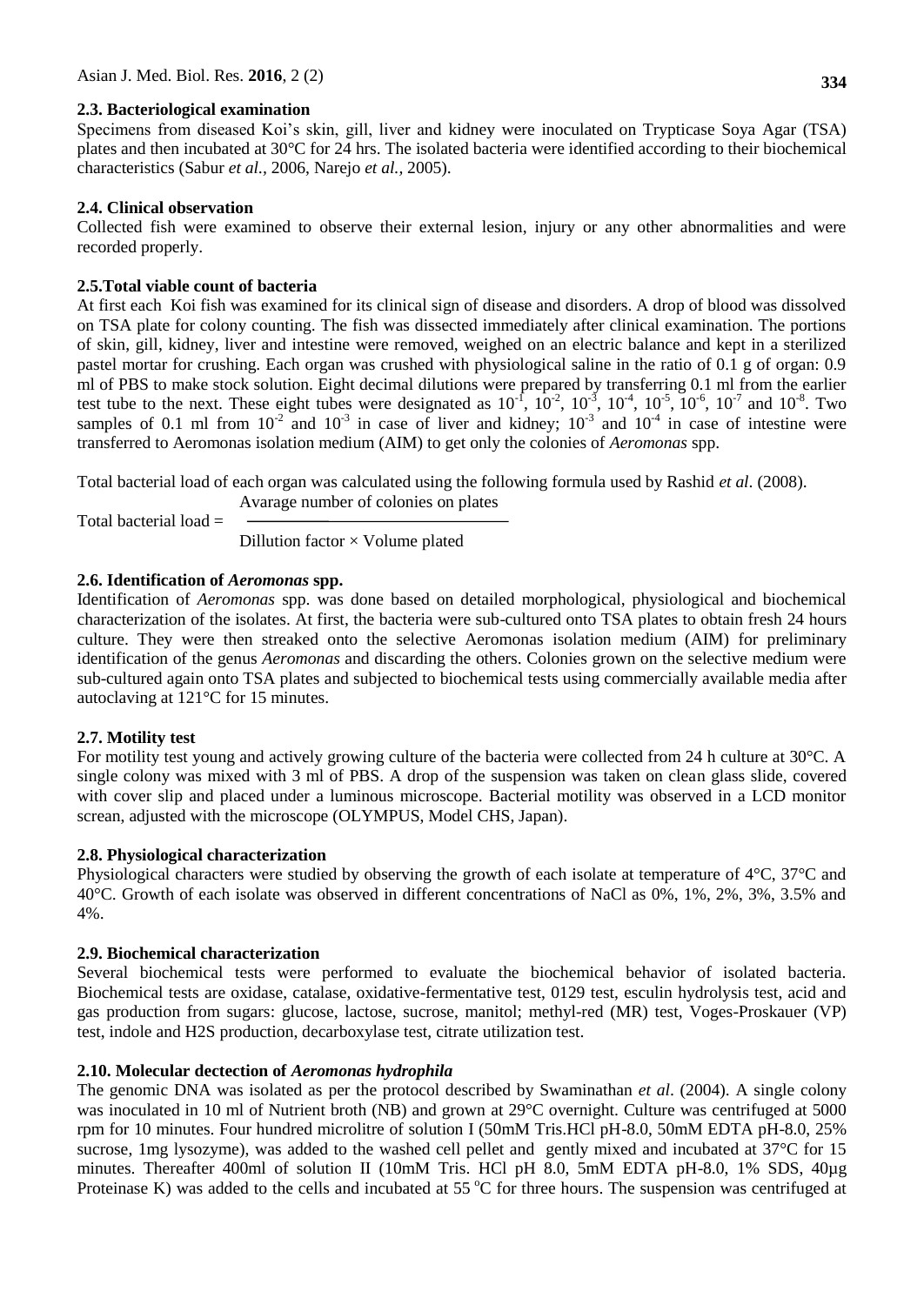6000 rpm for 10 minutes. The aqueous layer from the top was removed carefully to avoid any protein debris and transferred to a fresh microfuge tube. Double amount of chilled ethanol was added to aqueous phase so as to precipitate the DNA. The DNA was pellted by centrifugation at 12000 rpm for 10 minutes. The pellet, washed with 70% ethanol was dried and dissolved in 100 µl of TE buffer (pH 7.6). Primer used for the amplification of DNA as shown in Table 1. PCR was done as per the method described previously by Narjeo *et al.* (2005). Amplification was performed with a DNA thermal cycler (Mastercyclear, Eppendorf, Humburg, Germany) with some modifications as follows: The reaction mixture consisted of 1µl of Taq polymerase (1unit), 5 µl of 10X PCR amplification buffer (100 mM Tris-Hcl, 25 mM MgCl2, 500mM KCl, pH-8.3), 3 µl of deoxynucleoside triphosphate (100µM), 0.5 µl of each primer (100 pmoles) and double distilled water upto a final volume of 50  $\mu$ l. A total of 40 PCR cycles were run under the following conditions: Initial denaturation at 94<sup>0</sup>C for 4 minutes, denaturation at 94<sup>0</sup>C for 1 minute, primer annealing at 65<sup>0</sup>C for 1 minute, DNA extension at 72<sup>0</sup>C for 1.5 minutes and final extension at  $72^0C$  for 5 minutes.

#### **Table 1. List of primers used for** *Aeromonas hydrophila* **genome detection.**

| <b>Primers</b> | Sequences $(5' – 3')$                         | <b>Amplicon size (bp)</b> | Reference                          |
|----------------|-----------------------------------------------|---------------------------|------------------------------------|
|                | Forward Primer 5'-AACCTGGTTCCGCTCAAGCCGTTG-3' | 760                       |                                    |
| Reverse Primer | 5'-TTGCCTCGCCTCGGCCCAGCAGCT- 3'               |                           | <b>Nerjeo</b> <i>et al.</i> , 2005 |

#### **2.11. Antibiogram profile of** *Aeromonas hydrophila*

All bacterial isolates were tested for their sensitivity to ten commercially available antibiotics by the disc diffusion method. The antibiotics, their codes and concentrations were as follows: ampicillin (10 μg), ciprofloxacin (5 μg), gentamicin (10 μg), oxytetracycline (10 μg), penicillin (10 µg), tetracycline (30 μg), levofloxacin (5 μg), azithromycin (10 μg), chlortetracycline (25 μg), novobiocin (5 μg). Tested bacterial strains were classified into three categories: sensitive, intermediate, and resistant and depending on the diameters of inhibition zones and standards supplied by Himedia Laboratories and comparing with other related references (Table 2). All tests were carried out in Fish Diseases and Health Management Laboratory of Bangladesh Fisheries Research Institute (BFRI), Mymensingh.

### **Table 2. Interpretation standards for disc diffusion susceptibility testing for** *Aeromonas hydrophila* **(CLSI 2012).**

| <b>Sl. No.</b> | <b>Name of Antimicrobial agent</b> | Disc concentration | <b>Interpretation of results</b><br>(zone in diameter in mm) |           |           |
|----------------|------------------------------------|--------------------|--------------------------------------------------------------|-----------|-----------|
|                |                                    |                    | R                                                            |           | S         |
|                | Ciprofloxacin                      | $5 \mu g$          | $\geq 16$                                                    | $12 - 15$ | $\leq$ 17 |
| $\mathfrak{D}$ | Levofloxacin                       | $5 \mu g$          | $\geq$ 22                                                    | $17 - 21$ | $\leq$ 23 |
|                | Gentamicin                         | $10 \mu g$         | $\geq$ 14                                                    | $10 - 13$ | $\leq$ 15 |
| 4              | Azithromycin                       | $15 \mu g$         | $\geq 16$                                                    | $11 - 15$ | $\leq$ 17 |
|                | Tetracycline                       | $30 \mu g$         | $\geq$ 14                                                    | $09 - 13$ | $\leq$ 15 |
| 6              | Oxytetracycline                    | $10 \mu g$         | $\geq$ 15                                                    | $11 - 14$ | $\leq 16$ |
|                | Chlortetracycline                  | $25 \mu g$         | $\geq 16$                                                    | $13 - 15$ | $\leq$ 17 |
| 8              | Novobiocin                         | $5 \mu g$          | $\geq$ 17                                                    | $14 - 17$ | $\leq$ 18 |
| 9              | Ampicillin                         | $10 \mu g$         | $\geq$ 22                                                    | $16 - 21$ | $\leq$ 23 |
| 10             | Penicillin                         | $10 \mu g$         | $\geq$ 14                                                    | $10 - 13$ | $\leq$ 15 |

 $SI =$  Serial, No. = Number,  $\mu$ g = Microgram, mm = Millimeter, S = Susceptible, I = intermediately resistant, R = Resistant,  $\geq$  = Greater than or equal to,  $\leq$  = Less than or equal to.

### **3. Results**

### **3.1. Clinical and post mortem findings**

The clinical examination of diseased Koi (*A. testudineus*) exhibited: loss of equilibrium, slight lesion on body, body and tail erosion, hemorrhage in base of fin and edge of head, move with whirling and heavy mortalities of fish occur shortly after the advent of lesions. Congestion and enlargement in internal organs were appeared in postmortem examination.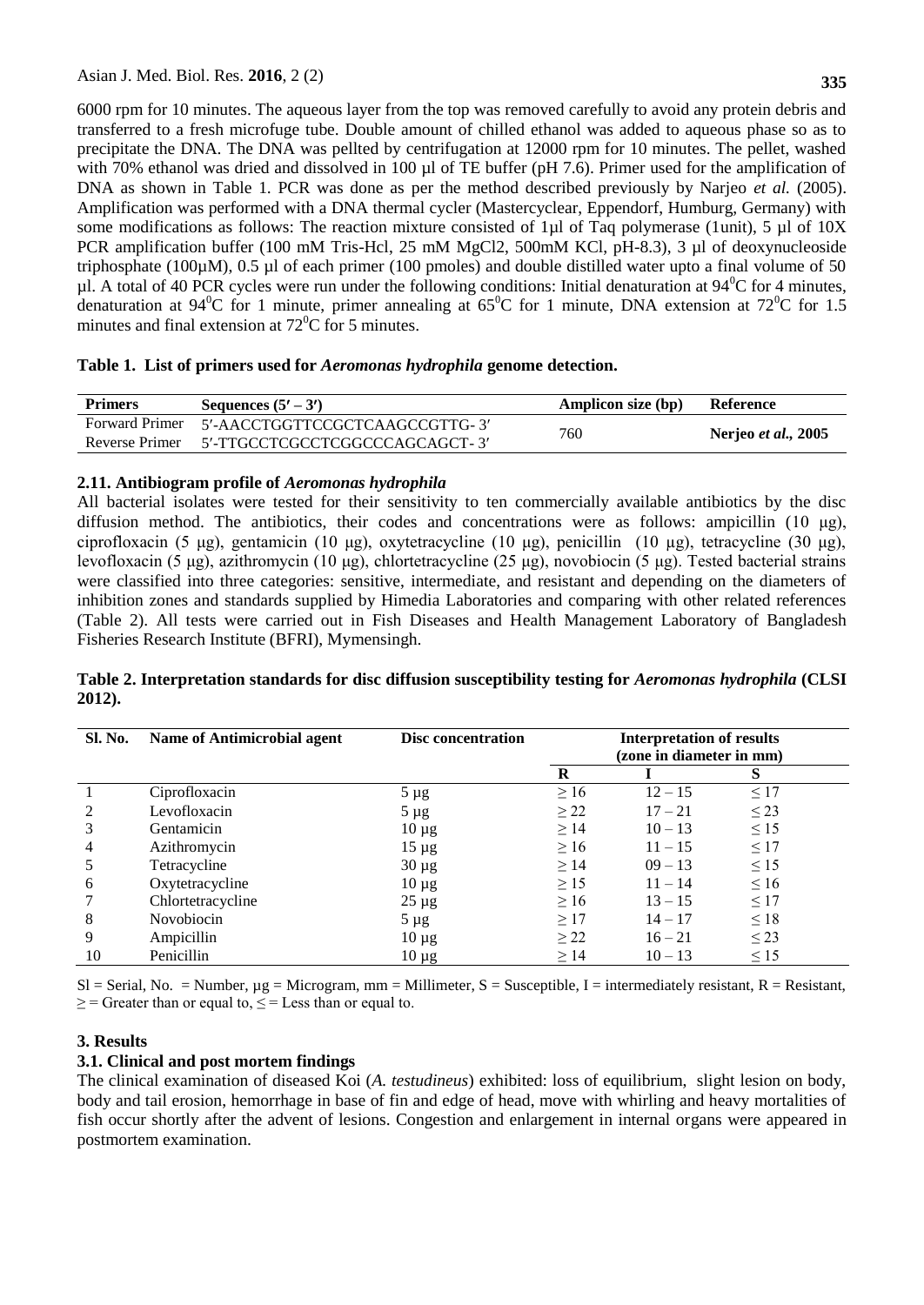### **3.2. Bacterial load in skin lesions, liver, spleen and kidney**

Bacterial load in skin lesions, liver, spleen and kidney of infected Koi (*A. testudineus*) are calculated and then observed to have a variation. Total bacterial load was found to be  $1.90 \times 10^5$ ,  $1.19 \times 10^5$ ,  $3.21 \times 10^5$ ,  $2.18 \times 10^6$ and  $3.14 \times 10^5$  cfu/g in lesions;  $2.52 \times 10^7$ ,  $2.34 \times 10^8$ ,  $5.41 \times 10^8$ ,  $2.54 \times 10^9$  and  $5.21 \times 10^9$  cfu/g in liver;  $2.54$  $\times$  10<sup>8</sup>, 2.41  $\times$  10<sup>8</sup>, 1.90  $\times$  10<sup>7</sup>, 3.65  $\times$  10<sup>7</sup> and 3.45  $\times$  10<sup>8</sup> cfu/g in spleen; 3.51  $\times$  10<sup>7</sup>, 5.28  $\times$  10<sup>7</sup>, 3.14  $\times$  10<sup>6</sup>, 1.85  $\times$  10<sup>7</sup> and 4.52 $\times$  10<sup>7</sup> cfu/g in kidney in diseased Koi of Mymensingh sadar, Muktagacha, Tarakanda, Gouripur and Fulpur upazillas, respectively under Mymensingh district.

### **3.3. Morphological, physiological and biochemical test results**

The isolated *Aeromonas hydrophila* from diseased Koi was finally identified by their specific morphological, physiological and biochemical characteristics. They were Gram negative, rod shaped, motile bacteria, positive for oxidase and catalase test. They fermented glucose and were resistant to vibriostatic agent 0129 test. The results of morphological, physiological and biochemical tests are presented in bellow Table 3,

| <b>Characters</b>           | <b>Characterization by</b><br>Mostafa et al. (2008) | <b>Characterization by</b><br><b>Sabur (2006)</b> | <b>Present result</b>            |  |
|-----------------------------|-----------------------------------------------------|---------------------------------------------------|----------------------------------|--|
| Gram's stain                |                                                     |                                                   | $\blacksquare$                   |  |
| Shape                       | Rod                                                 | Rod                                               | Rod                              |  |
| Motility                    | $^{+}$                                              | $+$                                               |                                  |  |
| 0129                        | ND                                                  | ND                                                |                                  |  |
| Oxidase                     | $^{+}$                                              | $^{+}$                                            | $+$                              |  |
| Catalase                    | $^{+}$                                              | $+$                                               |                                  |  |
| OF test                     | $\mathbf F$                                         | $\boldsymbol{\mathrm{F}}$                         | $\mathbf{F}$                     |  |
| Glucose                     | $^{+}$                                              | $^{+}$                                            | $^{+}$                           |  |
| Lactose                     | $^{+}$                                              | $^{+}$                                            | $^{+}$                           |  |
| Sucrose                     | $^{+}$                                              | $^{+}$                                            | $^{+}$                           |  |
| Maltose                     | $^{+}$                                              | $^{+}$                                            | $^{+}$                           |  |
| Manitol                     | $^{+}$                                              | $^{+}$                                            |                                  |  |
| Inositol                    |                                                     |                                                   |                                  |  |
| Sorbitol                    |                                                     |                                                   |                                  |  |
| Rhamnose                    |                                                     |                                                   |                                  |  |
| Esculin hydrolysis          | $+$                                                 | $^{+}$                                            | $^{+}$                           |  |
| Methyl-red test             |                                                     |                                                   |                                  |  |
| Voges-Proskaur              | $^{+}$                                              | $^{+}$                                            | $^{+}$                           |  |
| Indole                      | $^{+}$                                              | $^{+}$                                            | $^{+}$                           |  |
| H2S production              | $^{+}$                                              | $^{+}$                                            |                                  |  |
| Arginine decomposition      | $^{+}$                                              | $^{+}$                                            | $^{+}$                           |  |
| Lysine decarboxilation      |                                                     |                                                   |                                  |  |
| Ornithine decarboxilation   |                                                     |                                                   |                                  |  |
| Citrate utilization         | $^{+}$                                              | $+$                                               | $^{+}$                           |  |
| <b>TSI</b>                  | ND                                                  | ND                                                | 'K' in slants but<br>'A' in butt |  |
| Growth at:<br>$4^{\circ}$ C |                                                     |                                                   |                                  |  |
| $5^{\circ}$ C               | $^{+}$                                              | $^{+}$                                            | $\hspace{0.1mm} +$               |  |
| $37^{\circ}$ C              | $\hspace{0.1mm} +$                                  | $^+$                                              | $\hspace{0.1mm} +$               |  |
| $40^{\circ}$ C              |                                                     |                                                   |                                  |  |

## **Table 3. Results of biochemical characteristic of isolated bacteria.**

+: Negative; -: Positive; F: Fermentative; K: Alkaline; A: Acid, ND: Not done

### **3.4. Molecular detection of** *Aeromonas hydrophila* **by PCR**

PCR products of desired size 760 bp were obtained in reaction mixture containing genomic DNA of the targeted organisms, *A. hydrophila* (Figure 1). No product was detected in control (Figure 1).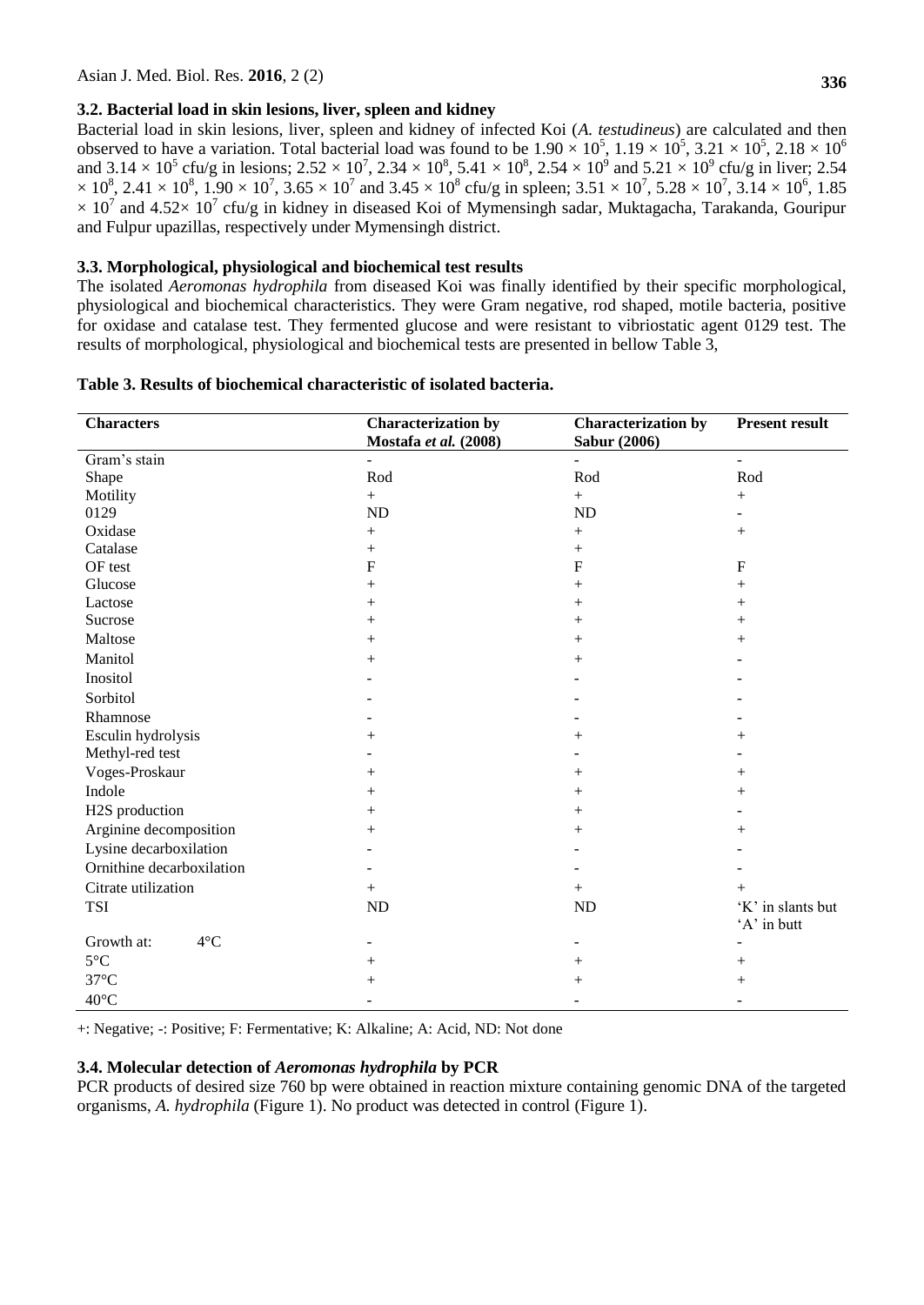

**Figure 1. Agarose gel electrophoresis of PCR amplification generated by** *Aeromonas hydrophila***. Lanes: (M) 100 bp DNA marker; (1-8) positive samples from field; (9) negative control.**

#### **3.5. Antibiotic sensitivity test**

The isolated *Aeromonas hydrophila* were tested against ten commercially available antibiotics and the results of their sensitivity are presented in Table 4. Most of the bacterial samples were sensitive against ciprofloxacin (92%) and levofloxacin (84%), intermediate against gentamicin (40%) and resistant against novobiocin (84%), ampicillin (100%) and penicillin (92).

| <b>Antibiotics</b>            | No(%)            |                     |                  |  |
|-------------------------------|------------------|---------------------|------------------|--|
|                               | <b>Sensitive</b> | <b>Intermediate</b> | <b>Resistant</b> |  |
| Ciprofloxacin $(5\mu g)$      | 23 (92)          | 2(8)                | 0(0)             |  |
| Levofloxacin $(5\mu g)$       | 21 (84)          | 4(16)               | 0(0)             |  |
| Gentamicin $(10\mu g)$        | 15(60)           | 10(40)              | 0(0)             |  |
| Azithromycin $(15\mu g)$      | 12(48)           | 8(32)               | 3(12)            |  |
| Tetracycline $(30\mu g)$      | 4(16)            | 12(48)              | 9(36)            |  |
| Oxytetracycline $(10\mu g)$   | 1(4)             | 10(40)              | 14 (56)          |  |
| Chlortetracycline $(25\mu g)$ | 3(12)            | 13 (52)             | 9(36)            |  |
| Novobiocin $(5\mu g)$         | 0                | 4(16)               | 21 (84)          |  |
| Ampicillin $(10\mu g)$        | 0                | $\theta$            | 25(100)          |  |
| Penicillin                    | 0                | 2(8)                | 23 (92)          |  |

**Table 4. Antibiogram profile of isolated** *Aeromonas hydrophila* **(n=25).**

#### **4. Discussion**

The clinical and post mortem findings of the diseased Koi fishes in this study is quite in consonance with those that reported by Ahmed *et al.,* 2009 and Chandra *et al.,* 1994. The *Aeromonas hydrophila* bacteria was isolated from diseased fish from different locations such as Mymensingh sadar, Muktagacha, Tarakanda, Gouripur and Fulpur upazillas. Total bacterial load was found to be  $1.90 \times 10^5$ ,  $1.19 \times 10^5$ ,  $3.21 \times 10^5$ ,  $2.18 \times 10^6$  and  $3.14 \times$  $10^5$  cfu/g in lesions;  $2.52 \times 10^7$ ,  $2.34 \times 10^8$ ,  $5.41 \times 10^8$ ,  $2.54 \times 10^9$  and  $5.21 \times 10^9$  cfu/g in liver;  $2.54 \times 10^8$ ,  $2.41$  $\times$  10<sup>8</sup>, 1.90  $\times$  10<sup>7</sup>, 3.65  $\times$  10<sup>7</sup> and 3.45  $\times$  10<sup>8</sup> cfu/g in spleen; 3.51  $\times$  10<sup>7</sup>, 5.28  $\times$  10<sup>7</sup>, 3.14  $\times$  10<sup>6</sup>, 1.85  $\times$  10<sup>7</sup> and  $4.52 \times 10^7$  cfu/g in kidney of diseased shing fish of different upazillas of Mymensingh district consecutively. Rashid *et al.* 2008 and Hasan *et al.*, 2007 found  $1.67 \times 10^4$  to  $6.\overline{4} \times 10^8$  CFU/g,  $1.71 \times 10^3$  to  $1.18 \times 10^9$  CFU/g and  $1.47 \times 10^4$  to  $3.70 \times 10^8$  CFU/g of bacteria in liver, kidney and intestine of naturally infected Thai pangas respectively, those findings is partially similar with our study. Allison (2007) isolated *A. hydrophila* from Thai pangus, the bacterial load was found 2.6  $\times$  10<sup>6</sup> to 3.6  $\times$  10<sup>7</sup> CFU/g in liver, 4.8  $\times$  10<sup>6</sup> to 7.2  $\times$  10<sup>7</sup> CFU/g in intestine and 2.4  $\times$  10<sup>3</sup> to 3.70  $\times$  10<sup>6</sup> CFU/g in kidney, this is also in consonance with our study. Rahman and Chowdhury (1996) isolated *A. hydrophila* from kidney of carp fishes, total load of bacteria varied in the kidney of different sampled fishes were  $2.6 \times 10^5$  to  $1.7 \times 10^6$  CFU/g. Here the variations might be caused by different factors like temperature,  $p<sup>H</sup>$ , chemical and gaseous composition etc. that influences the disease incidence. Ahmed (2009) was found total bacterial load to be 2.45  $\times$  10<sup>3</sup> (koi) in blood and 8.70  $\times$  10<sup>6</sup> (koi) CFU/g in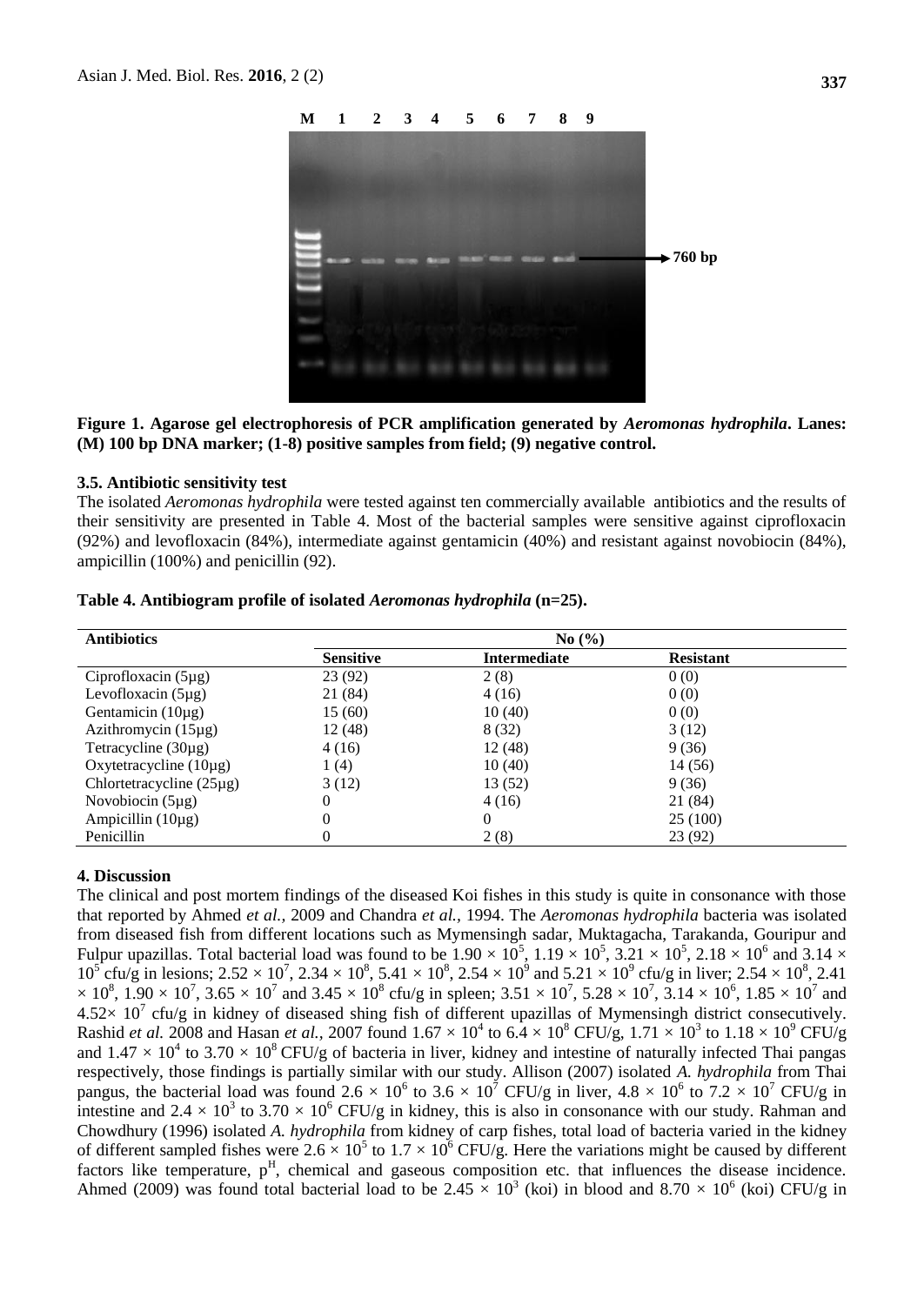intestine these findings are almost similar to our study. The morphological and physiological characteristics of *A. hydrophilla* observed in this study was partially in consonance with those that found by Mostafa *et al.,* 2008 and Islam *et al.,* 2008. Hussain *et al.* 2014 also found focal necrosis haemorrrhages in the liver tissue, atrophy of the renal tubule in kidney and villi missing in intestine from the naturally infected shing fish by *Aeromonas hydrophila* in a mixed infection with the *Aphanomyces invadans* elicited EUS disease.

The biochemical characteristics of the isolated *A. hydrophilla* in this study are quite in consonance with those that reported by Mostafa *et al.,* 2008 and Sabur *et al.,* 2006. For the molecular detection of the bacterial causative agent of Koi fish diseases PCR was done by using gene specific primer according to Hasan *et al.,* 2007. The antibiogram profile of different antibiotics against *Aeromonas hydrophila* was found similar to those that previously reported by Hussain *et al.,* 2014, Sobur *et al.,* 2006, and Mostafa *et al.,* 2008. The result of this study will be beneficial for the fish farmers who are regularly culturing Climbing Perch, Koi for diagnosing and controlling diseases by the administration of specific antibiotics. Future research scopes are the pathogencity test of the bacteria for homologous susceptible fishes, identification of pathogenicity island in chromosome, production of antibiotics against *Aeromonas hydrophila*, serotyping of all *A. hydrophila* isolates.

#### **5. Conclusions**

The present study was conducted to identify the *Aeromonas hydrophila* from Climbing Perch, Koi (*A. testudineus*). In addition, clinical and bacteriological studies were carried out to examine disease status of cultured Shing fish of Mymensingh district. According to the farmer's opinion, the disease occurring seasons were early and late winter and frequency of disease occurrence was 1 to 2 times in a year. Koi was found to have high mortality rate. About 80-90% mortality occurs due to diseases. Massive pathological changes were found in different organs of diseased sample. Application of lime and salt in pond were the most common treatment followed by the use of antibiotics, potassium permanganate and copper sulphate. This study also identified fish health management problems which included poor understanding on fish disease and health management, lack of suitable therapeutics and their appropriate uses and lack of assistance regarding disease treatment. Therefore, more precautionary measures need to be taken at the onset of winter season to prevent diseases. So, attention should be drawn to maintain appropriate ambient for rearing Koi fish to avoid common diseases.

#### **Acknowledgements**

The authors are expressing cordial thanks and gratitude to all the stuffs of the Department of Microbiology and Hygiene of Bangladesh Agricultural University and Bangladesh Fisheries Research Institute, Mymensingh, Bangladesh to fulfill the experimental work successfully and also for providing continuous support and sincere cooperation.

#### **Conflict of interest**

None to declear.

#### **References**

- Ahmed MB, 2009. Isolation and Identification of *Aeromonas hydrophila* from Carps, Perch and Catfishes, MS Thesis, Department of Aquaculture, Bangladesh Agricultural University, Mymensingh, Bangladesh.
- Allison EH, NL Andrew and J Oliver, 2007. Enhancing resilience of inland fisheries and aquaculture systems to climate change. J. Semi-Arid Trop. Agri. Res., 4: 1-25.
- Banu ANH and MH Khan, 2000. Annual Report, Bangladesh Fisheries Research Institute, 69-73 pp.
- Chakraborty BK and SM Haque, 2014. Growth, yields and returnes to Koi, *Anabas testudineus* (Bloch, 1792) under semi intensive agriculture system using different sheed types in Bangladesh. J. Fis. And Livest. Prod., 2: 113-119.
- Chandra KJ, 1994. Infections, concurrent infect ions and fecundi ty of *Procamallanus*, parasitic to the fish *Heteropneustes fossilis.* Envir. and Eco., 12: 679-684.
- Chowdhury MBR, 1998. Involvement of aeromonad and pseudomonads in diseases of farmed fish in Bangladesh. Fish Path., 33**:** 247-254.
- Chowdhury MBR, 1997. Bacterial involvement in fish disease in Bangladesh. Presented at the International Symposium on Disease in Marine Aquaculture, Hiroshima, Japan.
- Chowdhury MBR, 1993. Research priorities for microbial fish disease and its control in Bangladesh. In: Proceeding of the Workshop on Research Priorities of Bangladesh for fish health, disease prevention and pathology (ed. A. Tollervey), 8-11 pp.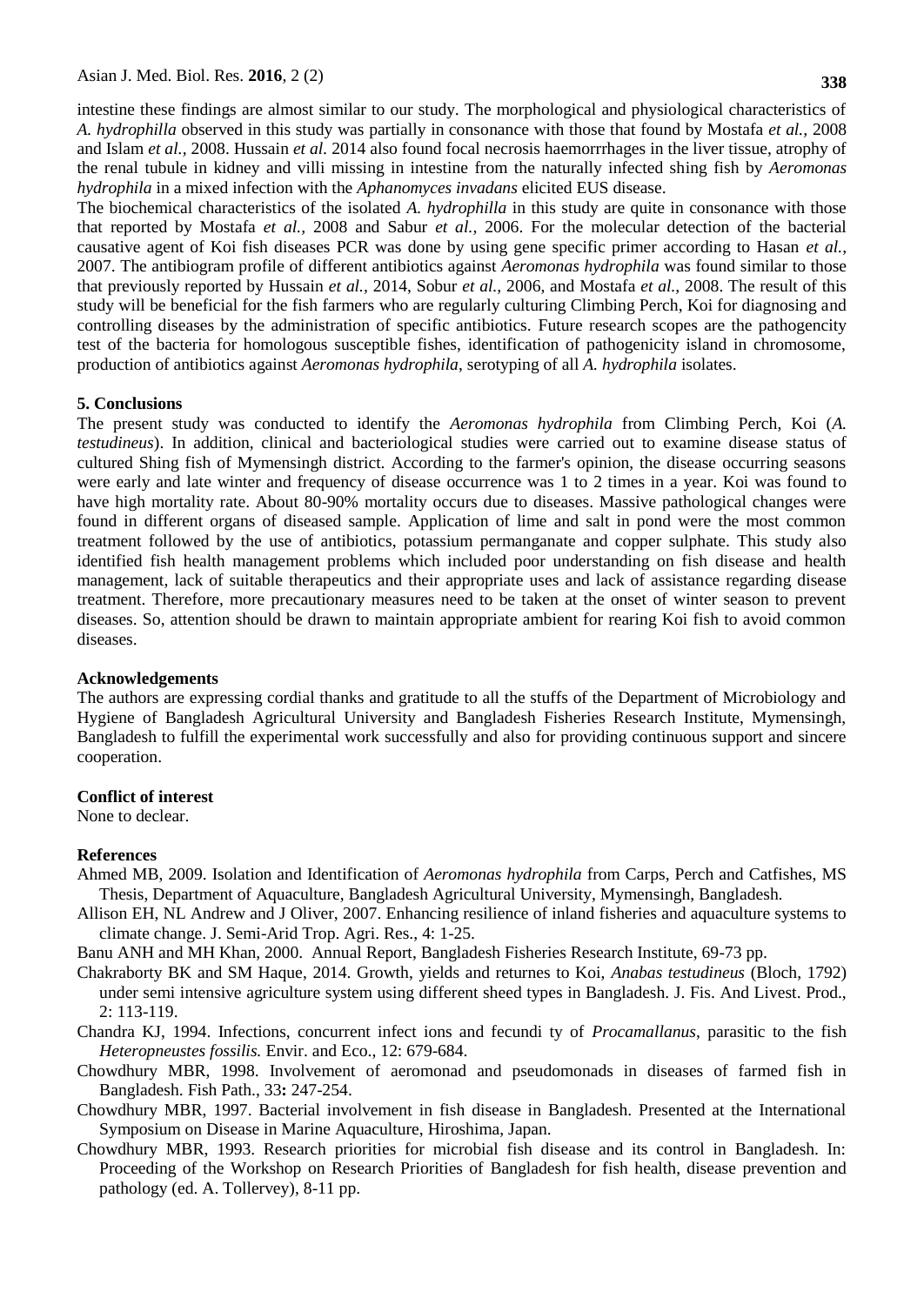- Dehadrai PV, KM Yusuf and RK Das, 1985. Package and practices for increasing production of air breathing fishes. In Aquaculture Extension Manual, New Series, Information and Extension Division of CIFRI. Indian Council of Agriculture Research pp. 1-14.
- DoF 2013. Department of Fisheries, National Fish Week 2013 Compendium. Ministry of Fisheries and Livestock, Bangladesh.
- Dutta HM, A Nash, S Adhikari, PK Roy, NK Singh and JSD Munshi, 1994. Sublethalmalathion induced changes in the ovary of an air-breathing fish, *Heteropneustes fossilis:* a histological study. Hydrobiology, 294: 215-218.
- Dwivedi H, 2000. Long term effects of acenaphthene (PAH) on the liver of catfish *Heteropneustes fossilis.* J. Ecotox. and Envir. Moni., 10: 47-52.
- Food and Agricultural Organization, 2013. Fisheries and Aquaculture Department, Global Aquaculture.
- Hasan MA, 2007. Pathogenicity of *Aeromonas hydrophila* in EUS like disease affected *Heteropneustes fossilis.*  MS Thesis. Department of Aquaculture, Bangladesh Agricultural University.
- Hossain MA, ANH Banu and MH Khan, 1994. Prevalence of ecto-parasite in carp nursery operation of greater Mymensingh. Prog. Agri., 5: 39-44.
- Hussain MG, 2014. Global opportunity for fisheries and aquaculture in Bangladesh. Paper presented in the 2nd International Exhibition and Seminar Dairy, Aqua and Pet Animals-2014, 27 February-01 March 2014, Dhaka, Bangladesh.
- Islam MT, MM Rashid and K Mostafa, 2008. Histopathological studies of experimentally infected shing, *Heteropneustes fossilis* with *Aeromonas hydrophila* bacteria. Prog. Agri., 19: 89-96.
- IUCN Bangladesh 2000. Red book of threated fishes of Bangladesh, IUCN- The world conservation union .xii, 116 pp.
- Kashem M, L Bhaduri, 1998. Identification of *Flabobacteriam columnarie* from diseased *Anabus testudineus.* Pakistan J. Bio. Sci., 11: 225-230.
- Khan MN, S Islam and MG Hussain, 2003. Marginal analysis of culture of stinging catfish (*Heteropneustes fossilis*): Effect of different stocking density in earthen ponds. Pakistan J. Bio. Sci., 6: 666-670.
- Lilley JH, RB Callinan, S Chinabut, S Kanchanakhan, IH MacRae and MJ Philips, 1998. Epizootic Ulcerative Syndrome (EUS). Technical Hand Book, The Aquatic Animal Health Research Institute, Bangkok. pp. 88.
- Rahman AKA, 1989. Fresh water fishes in Bangladesh. The Zoological Society of Bangladesh, Dhaka. 4: 22-29.
- Rashid M, MA Hasan, K Mostafa and MA Islam, 2008. Isolation of *Aeromonas hydrophila* from EUS affected shing *Heteropneustes fossilis* from a fish farm of Mymensingh. Prog. Agri., 19: 117-124.
- Majumder K and A Bhadra, 1999. Investigation of causative agents of ulcer disease of fresh water fishes of Dhaka division. Jour. BioSi., 4: 115-119.
- Majumder K and A Bhadra, 2006. Preparation of anti *Aeromonas hydrophila* serum in two rabbits. Inter. J. Bio. Res., 2: 25-29.
- Mostafa M and F Ahamed, 2008. Pethogenesis of *Aeromonas hydrophila* on *Heteropneustes fossilis.*  Bangladesh J. of Fis., 8: 38-41.
- Narejo NT, MA Salam, MA Sabur and SM Rahmatullah, 2005. Effect of stocking density on growth and survival of indigenous catfish, *Heteropneustes fossilis* (Bloch) reared in cemented cistern fed on formulated feed. Pakistan J. Zoo., 37: 49-52.
- Paul VI and TK Banerjee, 1997. Histopathological changes induced by ambient ammonia (ammonium sulphate) on the opercular linings of the catfish *Heteropneustes fossilis.* Dis. Aqua. Orga., 28: 151-161.
- Plumb JA, 1994. Health maintenance of cultured fishes, principal microbial diseases. CRC Press Boca Raton Ann Arbor, London, Tokyo. p. 42.
- Prasad MS, P Prasad, SD Peters and M Shil, 1995. Light and scanning electron microscopic studies on the effect of mercuric chloride in the catfish, *Heteropneustes fossilis:* Histopathology of the air breathing organs. Prog. Indian Natu. Sci. Aca. Board of Bio. Sci., 61: 363-370.
- Rahman MM and MBR Chowdhury, 1996. Isolation of bacterial pathogen causing on ulcer disease in farmed carp fishes of Mymensingh. Bangladesh J. Fis., 19: 103-110.
- Rahman MS, MY Chowdhury, AKMA Haqu and MS Haq, 1982. Limnological studies of four fishponds. Bangladesh J. Fis., 2: 25-35.
- Roberts RJ, GN Frerichs, K Tonguthai and S Chainabut, 1994. Epizootic ulcerative syndrome of farmed and wild fishes. In: Muir, J.F. and Roberts, R.J. (eds) pp. 207-239. Recent Advances in Aquaculture V. Blackwell Science.
- Sabur MA, 2006. Studies on the ecology of the pathogenic bacteria Aeromonas hydrophila in indigenous and exotic carps under polyculture condition. PhD Thesis submitted to the Department of Aquaculture,